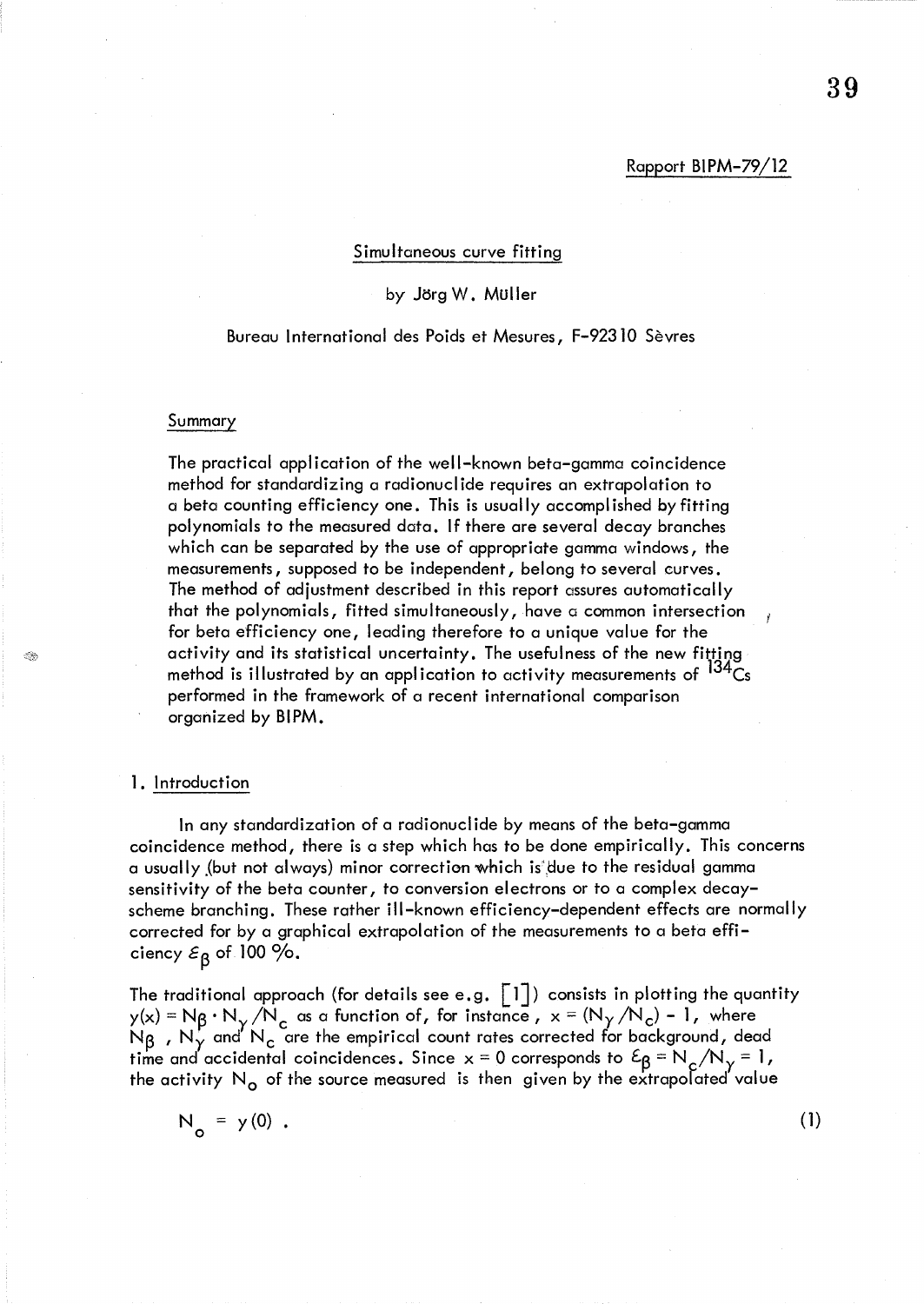Let us now suppose that there are several decay branches which can be separated experimentally, for example by an appropriate setting of the gamma window. Each branch then gives a set of experimental values of y and x which lie on a different curve (see Fig. 1).



Figure 1 – Schematic plot of the apparent activities  ${\sf y}_{{\sf k}, {\sf i}}$  as a function of the corresponding "inverse" beta efficiencies  $x_{k,j}$  , for K = 3 gamma-channel gates. The common extrapolated value A is the activity looked for.

Since the activity  $N<sub>o</sub>$  of the source should not depend on the decay branch chosen, the K curves are expected to have a common intersection at  $x = 0$ .

As the exact form of the different curves is unknown, it is usual to express them in the form of polynomials with coefficients to be adjusted. Thus, for K measured branches ( $k = 1, 2, ..., K$ ) and polynomials for instance up to third order, the theoretical apparent activities y are expected to be given by the following set of equations

$$
y_{k}(x_{k,j}) = A + B_{k} \cdot x_{k,j} + C_{k} \cdot x_{k,j}^{2} + D_{k} \cdot x_{k,j}^{3}
$$
 (2)

where j stands for a given measurement. Let us further assume that for branch k we have taken  $J_k$  empirical data of the form  $Y_{k,j} + s_{k,j}$ , where  $s_{k,j}$  are the corresponding uncertainties (e.g. estimated sfandard deviations).  $^{\prime\prime}$ Neglecting the uncertainty in  $x_{k+1}$  , we may attribute to each point in Fig. 1 a statistical weight which can be chosen as  $g_{k, j} = s_{k, j}^{-2}$ . For a simple approximate method to account for the correlation which in real ity exists between the measured values of  $Y_{k,j}$  and  $X_{k,j}$  see  $[2]$  .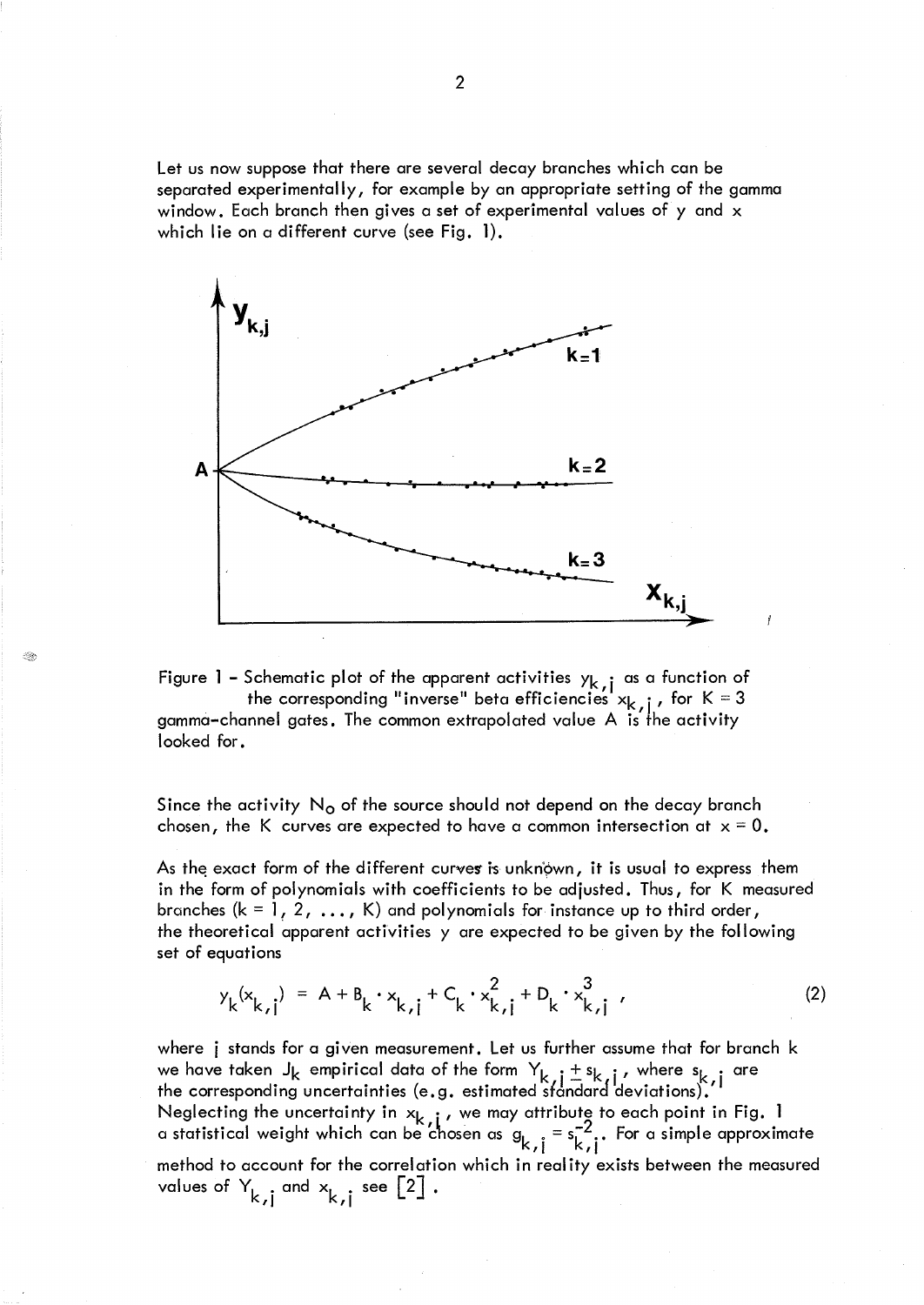## 2. Simultaneous least-squares fit

Application of the usual least-squares method leads to the condition that the sum of the weighted squared deviations, that is

$$
Q = \sum_{k=1}^{K} \sum_{j=1}^{J_k} g_{k,j} \cdot v_{k,j}^2
$$
 (3)

where  $v_{k,i} = v_k(x_{k,i}) - Y_{k,i}$  are the residuals, ,1 " "

must be a minimum.

As is well known, this corresponds to the requirement that the partial derivatives of Q with respect to the parameters looked for vanish, hence

$$
\frac{\partial Q}{\partial A} = 0, \qquad \frac{\partial Q}{\partial B_k} = 0, \qquad \frac{\partial Q}{\partial C_k} = 0 \qquad \text{and} \qquad \frac{\partial Q}{\partial D_k} = 0.
$$
 (4)

This yields the 3K + 1 normal equations. Let us write them now more explicitly.  $\sim$ 

Thus, for instance 
$$
\frac{\partial Q}{\partial A} = 0
$$
 corresponds to  
\n
$$
\sum_{k=1}^{K} \sum_{j=1}^{J_k} g_{k,j} \cdot v_{k,j} = \sum_{k} \sum_{j} g_{k,j} (A + B_k x_{k,j} + C_k x_{k,j}^2 + D_k x_{k,j}^3 - Y_{k,j}) = 0.
$$

If we denote summation over the J, measurements of a given branch by square<br>haseleste for currels brackets, for example

$$
\sum_{j=1}^{J_k} g_{k,j} \cdot x_{k,j}^2 = \begin{bmatrix} g_k x_k^2 \end{bmatrix}, \text{ etc.}
$$

we can also write

J

Q,

$$
A \sum_{k} \left[ g_{k} \right] + \sum_{k} B_{k} \left[ g_{k} x_{k} \right] + \sum_{k} C_{k} \left[ g_{k} x_{k}^{2} \right] + \sum_{k} D_{k} \left[ g_{k} x_{k}^{3} \right] = \sum_{k} \left[ g_{k} Y_{k} \right].
$$
  
\nSimilarly, a condition like  $\frac{\partial Q}{\partial C_{k}} = 0$  leads to  
\n
$$
\sum_{i=1}^{k} g_{k,i} \cdot v_{k,i} \cdot x_{k,i}^{2} = \sum_{i} g_{k,i} (A + B_{k} x_{k,i} + C_{k} x_{k,i}^{2} + D_{k} x_{k,i}^{3} - Y_{k,i}) x_{k,i}^{2} = 0,
$$

and application of the sum notation then gives

$$
A\left[g_k x_k^2\right] + B_k \left[g_k x_k^3\right] + C_k \left[g_k x_k^4\right] = \left[g_k x_k^2 Y_k\right].
$$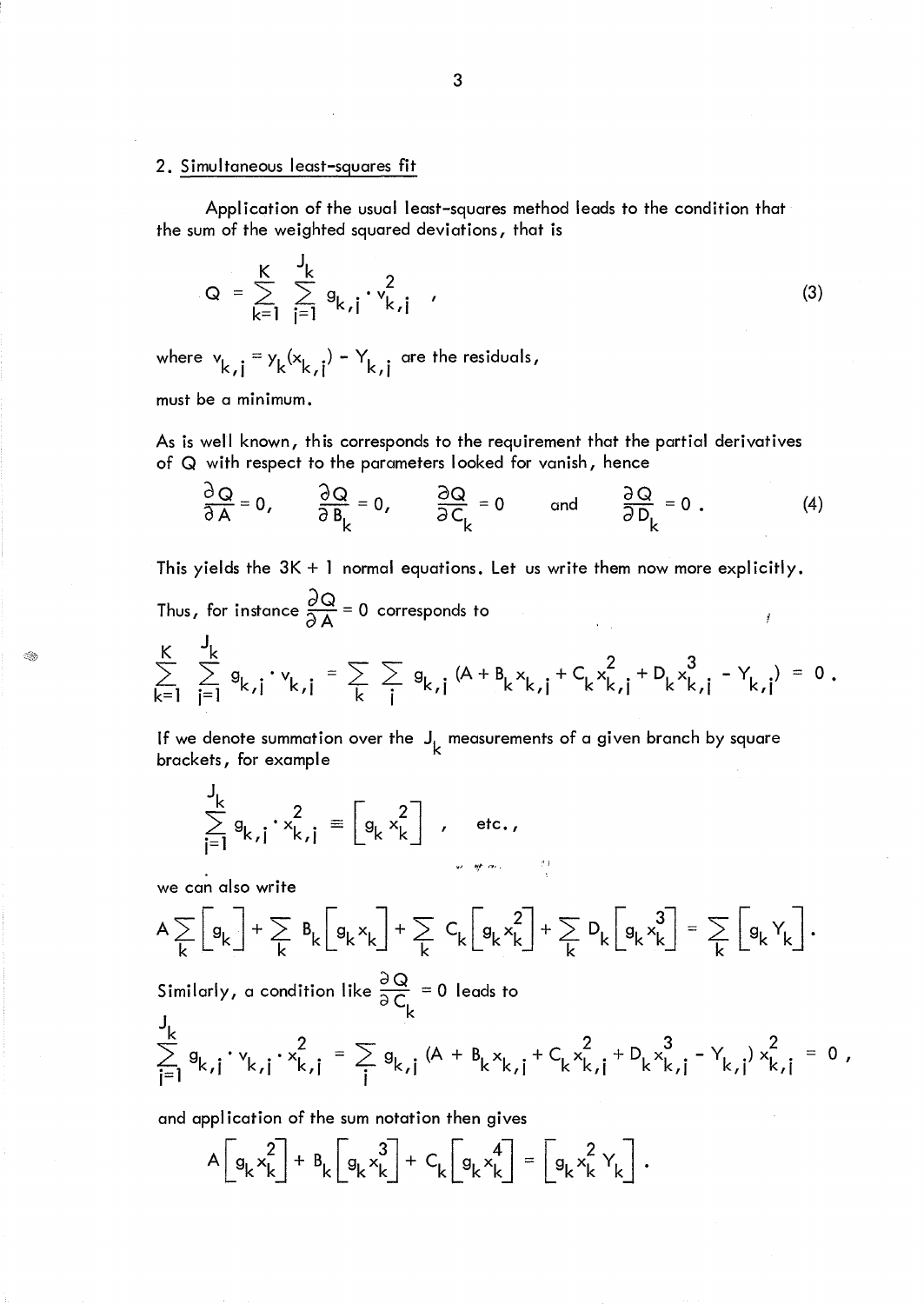Therefore, the normal equations (4) for the present problem now take the form

$$
A \sum_{k} \begin{bmatrix} g_{k} \end{bmatrix} + \sum_{k} B_{k} \begin{bmatrix} g_{k}x_{k} \end{bmatrix} + \sum_{k} C_{k} \begin{bmatrix} g_{k}x_{k} \end{bmatrix} + \sum_{k} D_{k} \begin{bmatrix} g_{k}x_{k} \end{bmatrix} = \sum_{k} \begin{bmatrix} g_{k}y_{k} \end{bmatrix}
$$
  
\n
$$
A \begin{bmatrix} g_{k}x_{k} \end{bmatrix} + B_{k} \begin{bmatrix} g_{k}x_{k}^{2} \end{bmatrix} + C_{k} \begin{bmatrix} g_{k}x_{k}^{3} \end{bmatrix} + D_{k} \begin{bmatrix} g_{k}x_{k}^{4} \end{bmatrix} = \begin{bmatrix} g_{k}x_{k}y_{k} \end{bmatrix}
$$
  
\n
$$
A \begin{bmatrix} g_{k}x_{k}^{2} \end{bmatrix} + B_{k} \begin{bmatrix} g_{k}x_{k}^{3} \end{bmatrix} + C_{k} \begin{bmatrix} g_{k}x_{k}^{4} \end{bmatrix} + D_{k} \begin{bmatrix} g_{k}x_{k}^{5} \end{bmatrix} = \begin{bmatrix} g_{k}x_{k}y_{k} \end{bmatrix}
$$
  
\n
$$
A \begin{bmatrix} g_{k}x_{k}^{3} \end{bmatrix} + B_{k} \begin{bmatrix} g_{k}x_{k}^{4} \end{bmatrix} + C_{k} \begin{bmatrix} g_{k}x_{k}^{5} \end{bmatrix} + D_{k} \begin{bmatrix} g_{k}x_{k}^{6} \end{bmatrix} = \begin{bmatrix} g_{k}x_{k}^{3}y_{k} \end{bmatrix}
$$
 (5)

where each of the last three lines corresponds to K equations.

Contrary to previous practice, the adjustment has now to be made simultaneously for all K branches since they are coupled to each other by the imposed condition to have a common point of intersection at  $x = 0$ .

Since for three branches the above system consists already of ten equations, it will be obvious that its solution requires the application of some powerful / method, for instance in the form of the programs available as standard subroutines for a given type of computer. For our IBM 1130 machine, the program SIMQE is appropriate.

It is practical for this purpose to rewrite the set of simultaneous linear equations (5) in matrix form, for instance as

(6)

$$
M \cdot X = Z ,
$$

## where

Œ.

 $M =$  matrix of the abscisae (of size n.by, n),

 $X =$  vector of the wanted coefficients (length n),

 $Z =$  vector of the measurements (length n),

with  $n = 3K + 1$  (for third order in x).

When written more explicitly, the square matrix M consists of the arrangement of elements as given in Table la (the subdivision by dashed I ines is only for clarity).

4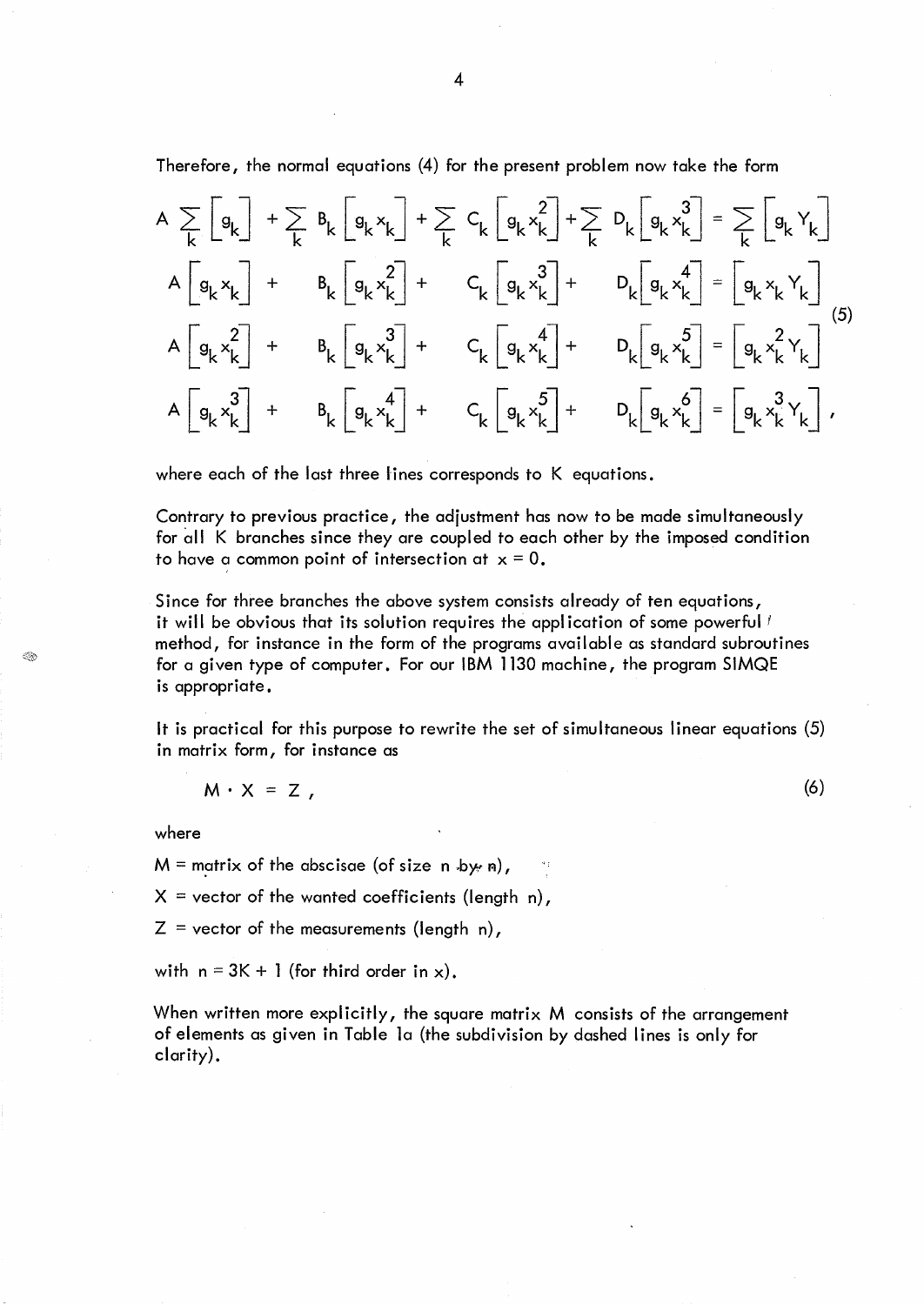

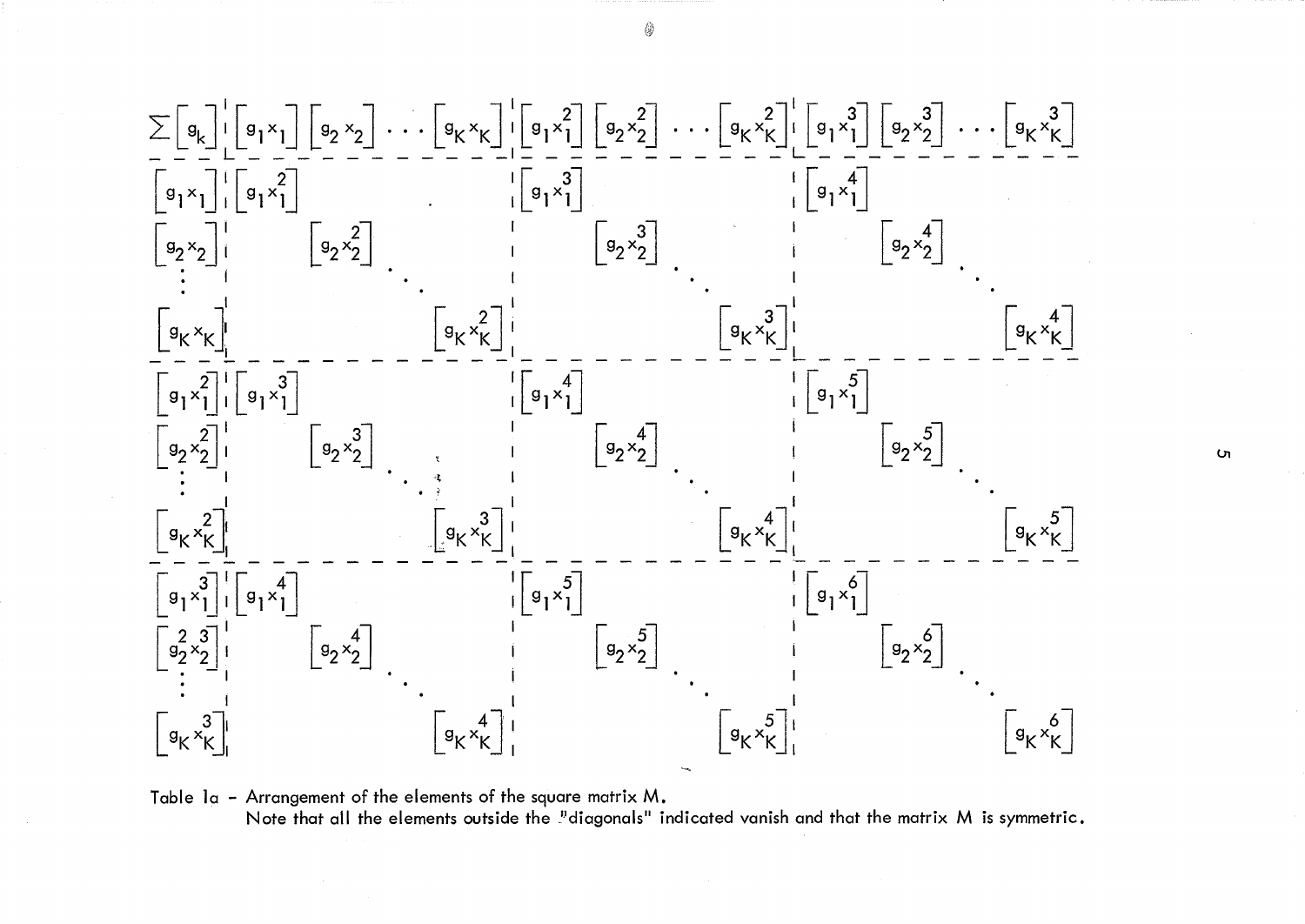For the column vectors X and Z the elements are

A  $X = \begin{bmatrix} 1 & 1 \\ 1 & 1 \end{bmatrix}$ ,  $Z =$  $\mathsf{^g \mathsf{K}}$   $\mathsf{^y \mathsf{K}}$   $\mathsf{^x \mathsf{K}}$  $\frac{1}{2}$  $g_1Y_1x_1$ 2  $\mathsf{^g \mathsf{K}}$   $\mathsf{^y \mathsf{K}}$   $\mathsf{^x \mathsf{K}}$  $----7$  $g_1Y_1x_1$ 

as can be verified by a comparison with (5).

In view of the repeated occurrence of some sums as elements of  $M$  or of  $Z$ , it will be useful for their implementation into the computer program to form previously the following sums

$$
\alpha = \sum_{k=1}^{K} \sum_{j=1}^{J_k} g_{k,j}
$$
\n
$$
\beta = \sum_{k=1}^{K} \sum_{j=1}^{J_k} g_{k,j} \cdot Y_{k,j}
$$
\n(7a)

and, for an adjustment of up to order R in the variable x, with  $k = 1, 2, ..., K$ ,

$$
\gamma(k,s) = \sum_{i=1}^{J_k} g_{k,i} \cdot x_{k,i}^s
$$
 with  $s = 1, 2, ..., 2R$ ,  
\n
$$
\delta(k,r) = \sum_{i=1}^{J_k} g_{k,i} \cdot Y_{k,i} \cdot x_{k,i}^r
$$
 with  $r = 1, 2, ..., R$ . (7b)

Œ.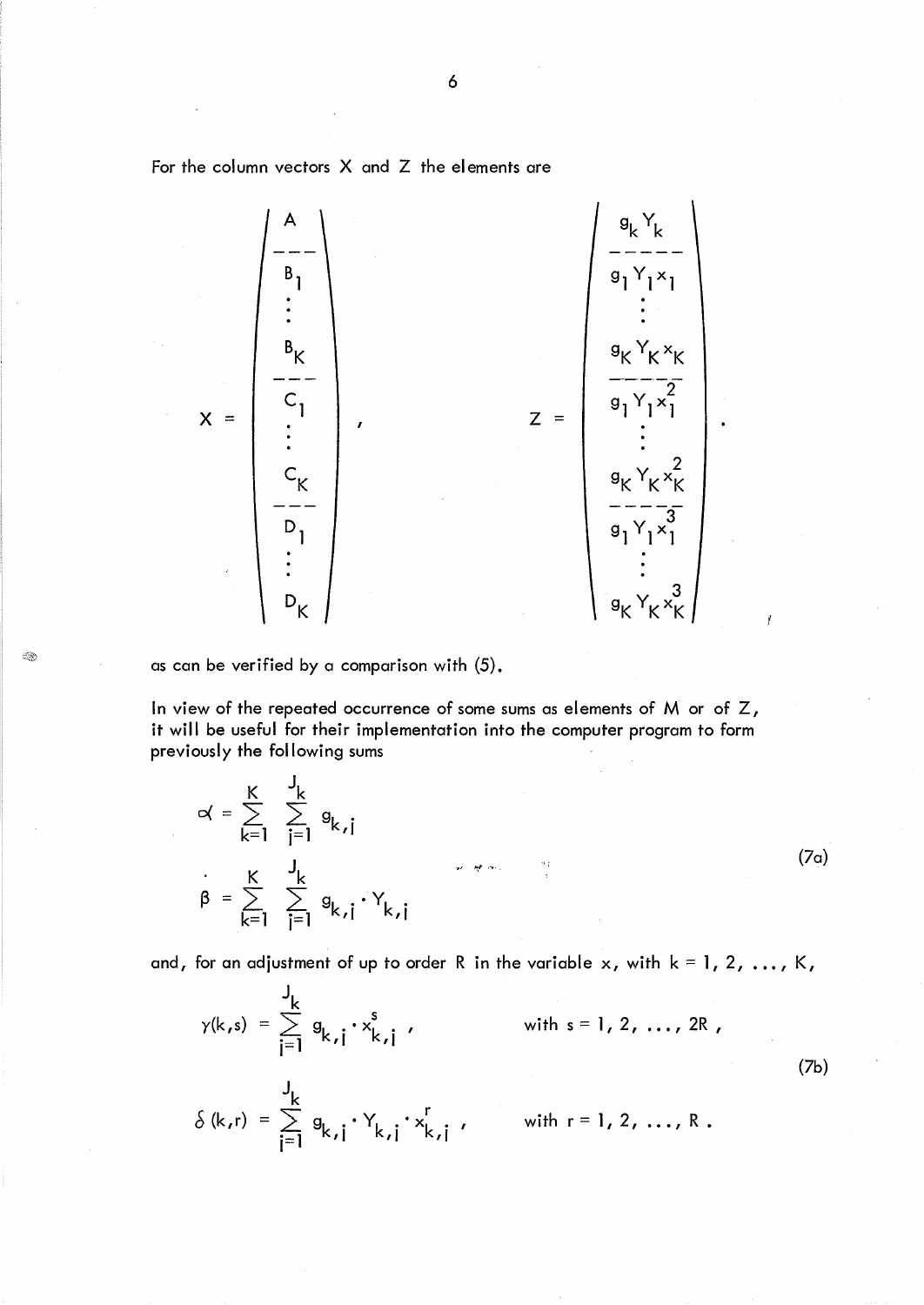This corresponds to  $2 + 3 R \cdot K$  summations (hence 38 for  $K = 4$  and  $R = 3$ ) which are automatically performed in the program. They use only the experimentally available data and give all the elements needed for M and Z.

The elements of the matrix M can now be written in the new variables as in Table 1b. Similarly Z is given by the elements  $\beta$  and  $\delta$  (k,r).

The computer program is so arranged as to first solve the normal equations (with a fixed number  $K \le 4$  of branches) for a linear fit. Then M is inverted and the new n diagonal elements of  $M^{-1}$  are stored as they will be needed for the evaluation of the statistical uncertainties of the adjusted coefficients (see below). This procedure is then repeated for a second-order and finally for a third-order fit. It will be obvious that prior to each new adjustment the quantities M and Z must be dimensioned correspondingly and that the respective elements have to be put at their appropriate memory places. The program takes automatically care of all these details.

The evaluation of the estimated standard deviations for the adjusted parameters A, B<sub>k</sub>, ... is done according to the classical prescription (see for instance  $\lceil 3 \rceil$ or  $\lceil 4 \rceil$  for the mathematical background). For a given fit, one calculates numerically the quantity

$$
Q = \chi^{2} = \sum_{k=1}^{K} \sum_{j=1}^{J_{k}} g_{k,j} \cdot v_{k,j}^{2}
$$

where in

$$
v_{k,j} = (A + B_k \cdot x_{k,j} + ...) - Y_{k,j}
$$

the values of the parameters obtained in the fit are used. With

$$
\sigma^{2} = \frac{\chi^{2}}{\sum_{k=1}^{K} J_{k} - K \cdot r - 1}
$$
 (8)

(3)

ť

where r is the order of the polynomial, the estimated variances can be expressed by means of the diagonal elements of the inverted matrix  $M^{-1}$  as (k = 1, 2, ..., K)

$$
s^{2}(A) = \sigma^{2} \cdot M^{-1}(1,1)
$$
  
\n
$$
s^{2}(B_{k}) = \sigma^{2} \cdot M^{-1}(1+k, 1+k),
$$
  
\n
$$
s^{2}(C_{k}) = \sigma^{2} \cdot M^{-1}(1+K+k, 1+K+k),
$$
  
\n
$$
s^{2}(D_{k}) = \sigma^{2} \cdot M^{-1}(1+2K+k, 1+2K+k).
$$
\n(9)

For our computer the inversion of the matrix M is performed by the subroutine MINVE.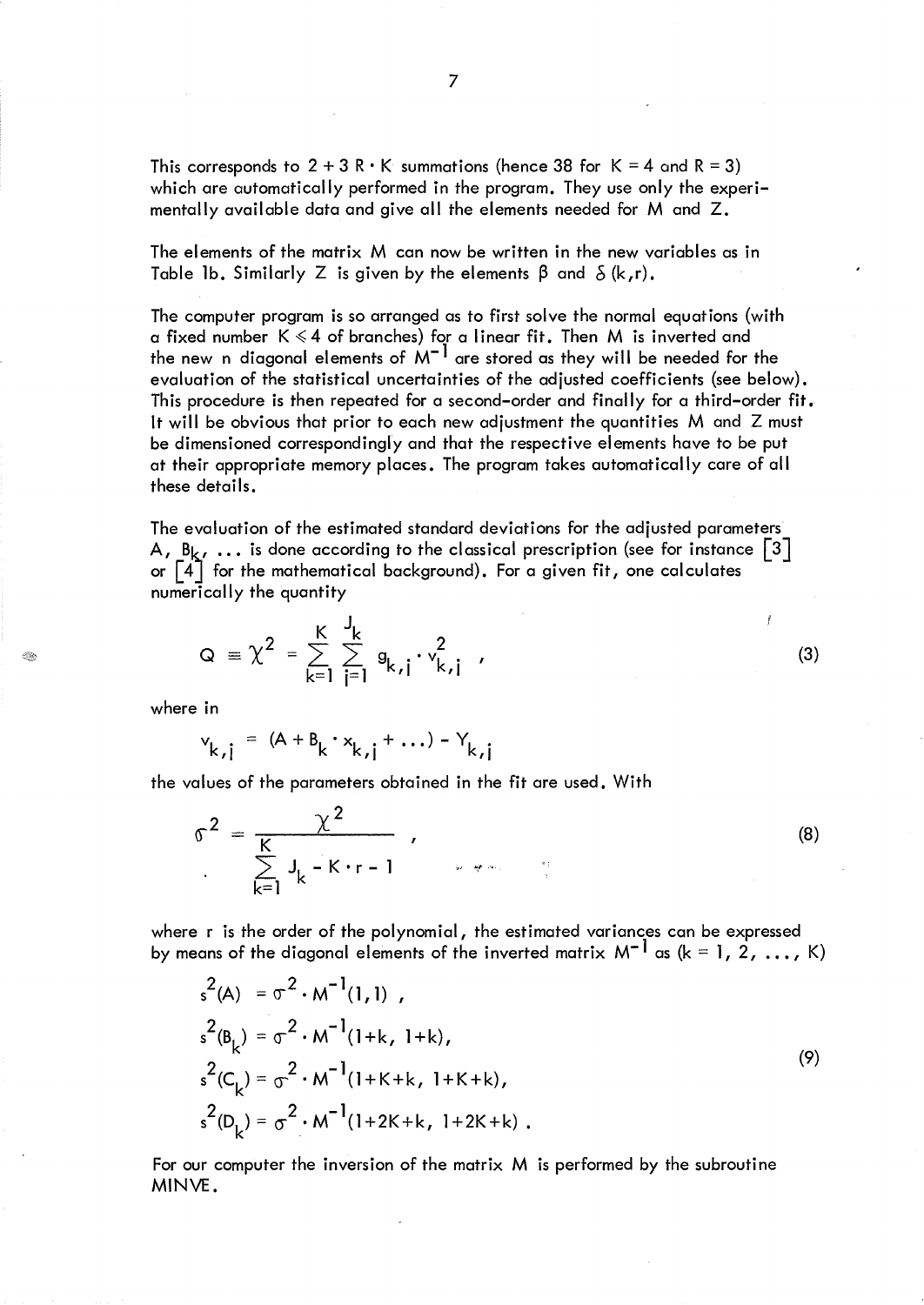

Table **1b -** Elements of the matrix M, written by means of the sums defined in (7).

 $\infty$ 

\$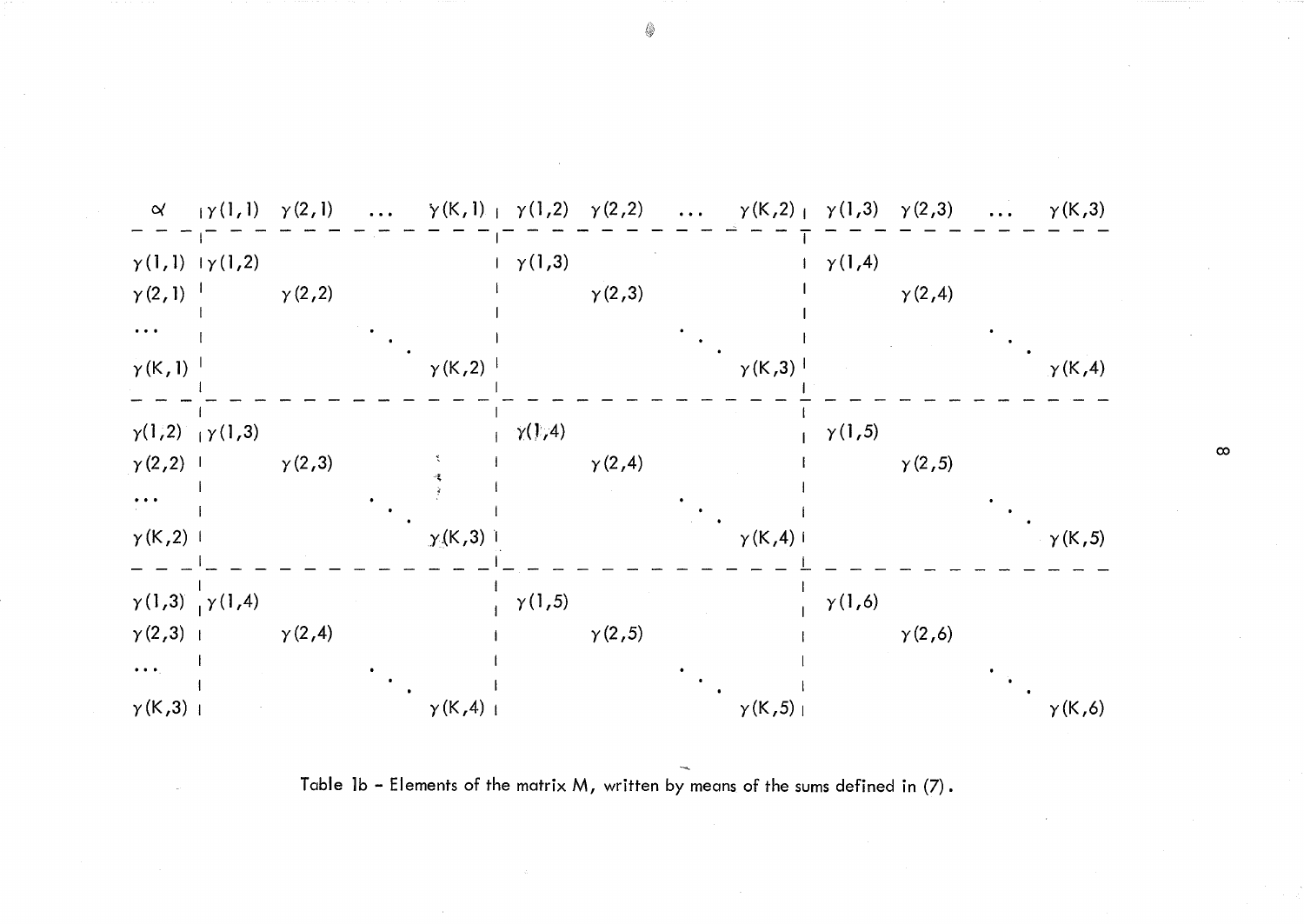It should be remembered that the adjusted coefficients A,  $B_k$ , ... are correlated among themselves. The corresponding covariances are given by the out-of-<br>diagonal elements of the matrix M<sup>-1</sup> and they would have to be taken into account for assigning uncertainties to the adjusted curves for an arbitrary value of x. However, since for  $x = 0$  we have simply  $y(0) = A$ , it happens that for determining the activity  $N_{o}$  these correlations are irrelevant and that the uncertainty of N<sub>o</sub> is therefore just given by  $s(N_0) = s(A)$ .

In addition, for each fit the program prints out the value of  $\chi^2$  and the corresponding number of degrees of freedom, which is given by the denominator of (8).

This computer program, written in FORTRAN IV, is suitable for simultaneous adjustments of up to four branches and it prints out the results for first to third order polynomials in x. The listing is available upon request.

#### 3. Application to activity measurements

The method of simultaneous fitting as described above has been extensively used in the latest two international comparisons of activity measurements organized by the BIPM and which concern <sup>134</sup>Cs and <sup>137</sup>Cs. For illustrating the practical usefulness of the approach, we restrict ourselves to the case of 134Cs and to our own data; for all details concerning this comparison the full report  $\lceil 5 \rceil$  should, be consulted.

When the measurements belonging to the three gamma gates, which are set around about 600, 800 and 1 400 keV, are analyzed independently by adjusting to them polynomials of the form

$$
y_k(x) = A + B_k \cdot x + \dots,
$$

: R

the results for the intercept  $y(0) = A = N$  are as given in Table 2.

| branch | order<br>of $\tilde{f}$ it <sup>"</sup> | $A + s(A)$<br>$\theta$ ). |
|--------|-----------------------------------------|---------------------------|
|        |                                         | $836.2 + 0.5$             |
|        | 2                                       | $831.0 + 0.5$ X           |
|        | 3                                       | $832.2 + 1.1$             |
| 2      |                                         | $830.3 + 0.2$ X           |
|        | $\overline{2}$                          | $830.6 + 0.4$             |
|        | 3                                       | $830.5 + 1.0$             |
| 3      |                                         | $839.3 + 1.6$             |
|        | 2                                       | $833.3 + 2.4$ X           |
|        | 3                                       | $834.3 + 5.8$             |

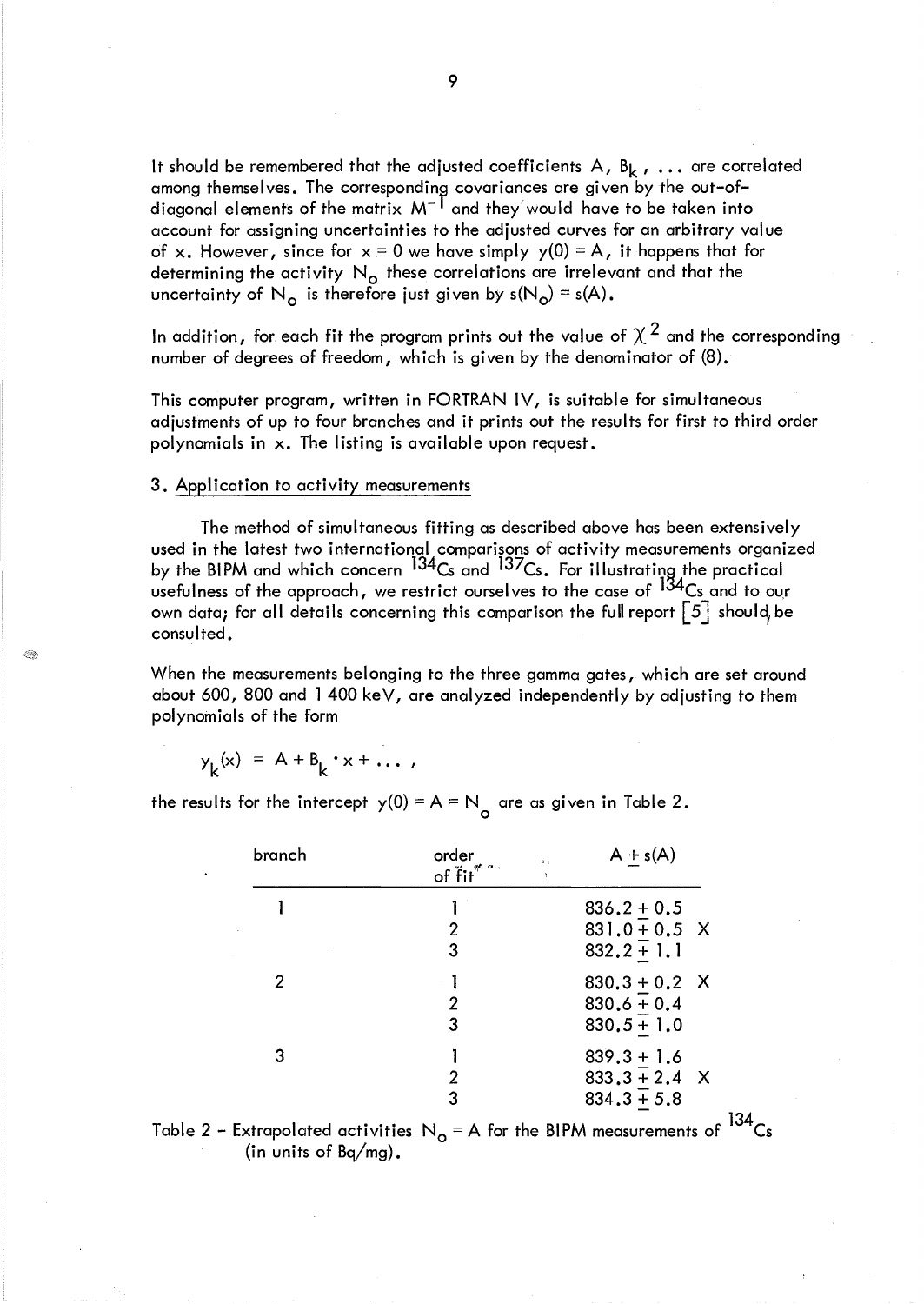On the basis of the quality of the fit, as indicated by  $\chi^2$ , it seems justified to choose the values marked by a cross, which is the choice made in  $\lceil 5 \rceil$ , but one might also have taken for all branches the result of the second-order fit. The mutual agreement of these extrapolations is satisfactory, although the highest gate  $(k = 3)$  adds little.

The evaluation of the weighted mean is done as usually for K results  $x_{\mathbf{k}}^{\phantom{\dag}}$  by means<br>of the formula of the formula

$$
\overline{x} = \frac{\sum_{k=1}^{K} g_k \cdot x_k}{\sum_{k=1}^{K} g_k},
$$
\n(10)

with the statistical weights taken as  $g_k = 1/s^2(A)$ .

Ő,

The corresponding uncertainty  $S \equiv s_{\overline{x}}$  of the mean can be obtained in two different ways, namely on the basis of "internal" or "external" consistency. The respective formulae for the variances are

 $\mathbf{z}$ 

- "internal" : 
$$
S_{int}^{2} = (\sum_{k=1}^{K} g_{k})^{-1}
$$
,  
- "external" :  $S_{ext}^{2} = \frac{\sum_{k=1}^{K} g_{k} (x_{k} - \overline{x})^{2}}{(K-1) \sum g_{k}}$ . (12)

k=l

For the extrapolated values  ${\sf x}_{\sf k}$  (given in Table 2 as A) this leads to a certain choice for the possible "final" result, as indicated in Table  $3$ .

| data used                         |                 |                  |              |                    |              |  |
|-----------------------------------|-----------------|------------------|--------------|--------------------|--------------|--|
|                                   |                 |                  |              | internal lexternal |              |  |
| same as in $\lceil 5 \rceil$      | $\sqrt{3}$<br>2 | 830.46<br>830.44 | $\mathbf{X}$ | 0.21 X<br>0.21     | 0.26<br>0.27 |  |
| second-order fits $\frac{1}{1}$ 3 |                 | 830.83<br>830.78 |              | $0.33$<br>$0.33$   | 0.29<br>0.23 |  |

Table 3 - Numerical "best values" of N<sub>o</sub> = A, based on the individual fits of branches 1 to 3 (K = 3) or of the branches 1 and 2 (K = 2), with their statistical uncertainties  $s(\overline{A})$ . The units are the same as in Table 2.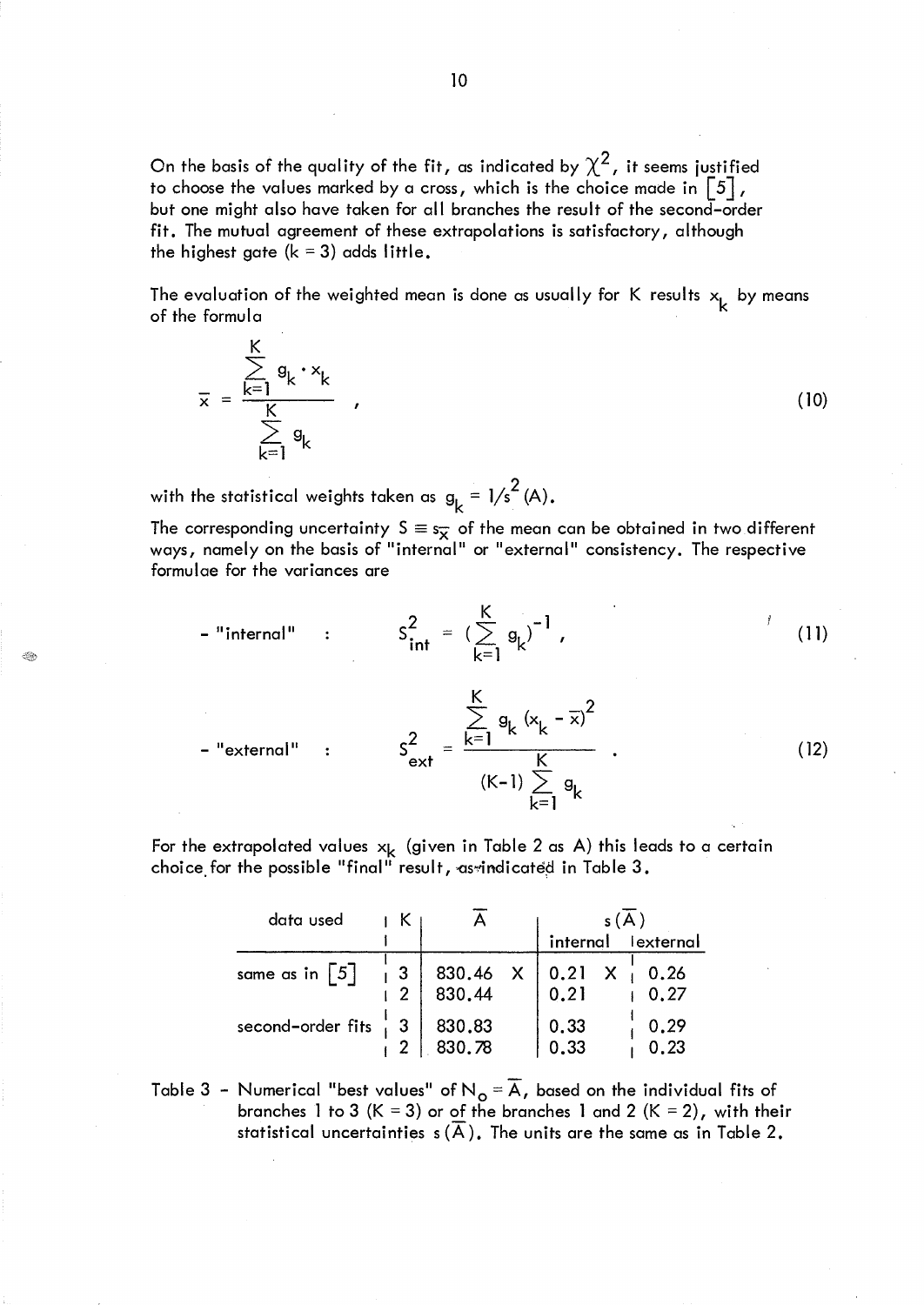There may be some hesitation about the "best method" to adopt (number of branches, internal or external uncertainty); in our example it happens fortunately that the choice is not a very critical one as there is good consistency between the various results given in Table 3.

Application of the method of simultaneous fitting leads to quite comparable results, but it has at least the advantage that no choice is needed for the uncertainties. For a second-order fit one obtains

|        |  | - for branches 1 to 3 : |  | $A = 831.04 + 0.41,$  |
|--------|--|-------------------------|--|-----------------------|
| $\sim$ |  | $1$ and $2:$            |  | $A = 830.83 + 0.34$ . |

The least-squares adjustment of the actual measurements to all three branches is shown in Fig. 2.

As we see no compell ing reason to el iminate the third decay branch, although it apparently carries little information, the final BIPM result for this intercomparison, obtained with simultaneous fitting, might be stated as

$$
N_o = (831.0 \pm 0.4) Bq/mg,
$$

which is in good agreement with  $\lceil 5 \rceil$ . The now somewhat larger uncertainty is in line with the data of Table 2 and may be welcome.

#### 4. Final remarks

The method described above permits a simultaneous fitting of several decay branches measured for standardizing a radionucl ide where several gamma transitions can be observed.

Although some of the problems raised by the need to combine somehow the usual individual extrapolations are now el im inated as the pool ing is accomplished automatically and in a natural way by this method, it should be kept in mind that there are also clear limits for its reasonable application. In particular, if the individual extrapolations to  $x = 0$  lead to manifestly incompatible values, a simultaneous fit cannot lead to reliable results as the method obviously assumes a set of coherent data. In this case, it will be necessary to find out and eliminate the causes for the bias before a meaningful adjustment can be made (by any method). If this is not possible, the whole branch leading to an aberrant value of  $N<sub>o</sub>$  may have to be eliminated and the fit will then be restricted to the remaining curves, but such a decision would clearly need good reasons in order to avoid arbitrariness.

Throughout this exercise it has been assumed that the data taken for the various branches are independent. This would obviously not be true for the experimental techniques permitting to measure several branches at the same time. In this case the more sophisticated technique of multidimensional extrapolation (see  $\lceil 6 \rceil$  to [8J) will be appropriate which accounts for the interdependence of the measured results.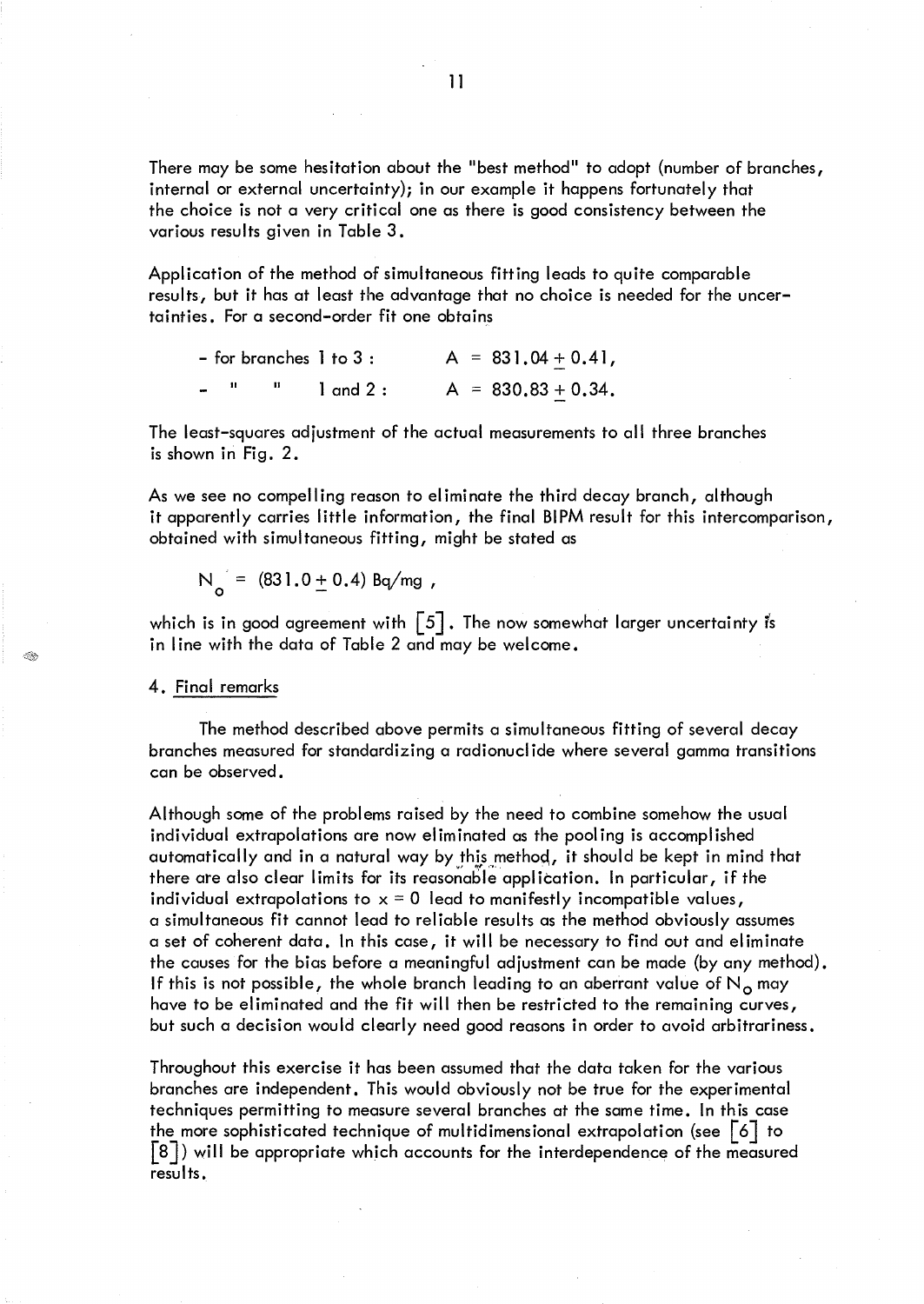

Figure 2 – Second-order simultaneoys fit of three decay branches to the measurements of the BIPM performed in connection with the intercomparison of  $^{134}$ Cs. The values of y are in units of Bq/mg for the appropriate reference date (see  $\lceil 5 \rceil$ ).

 $\overline{\mathcal{N}}$